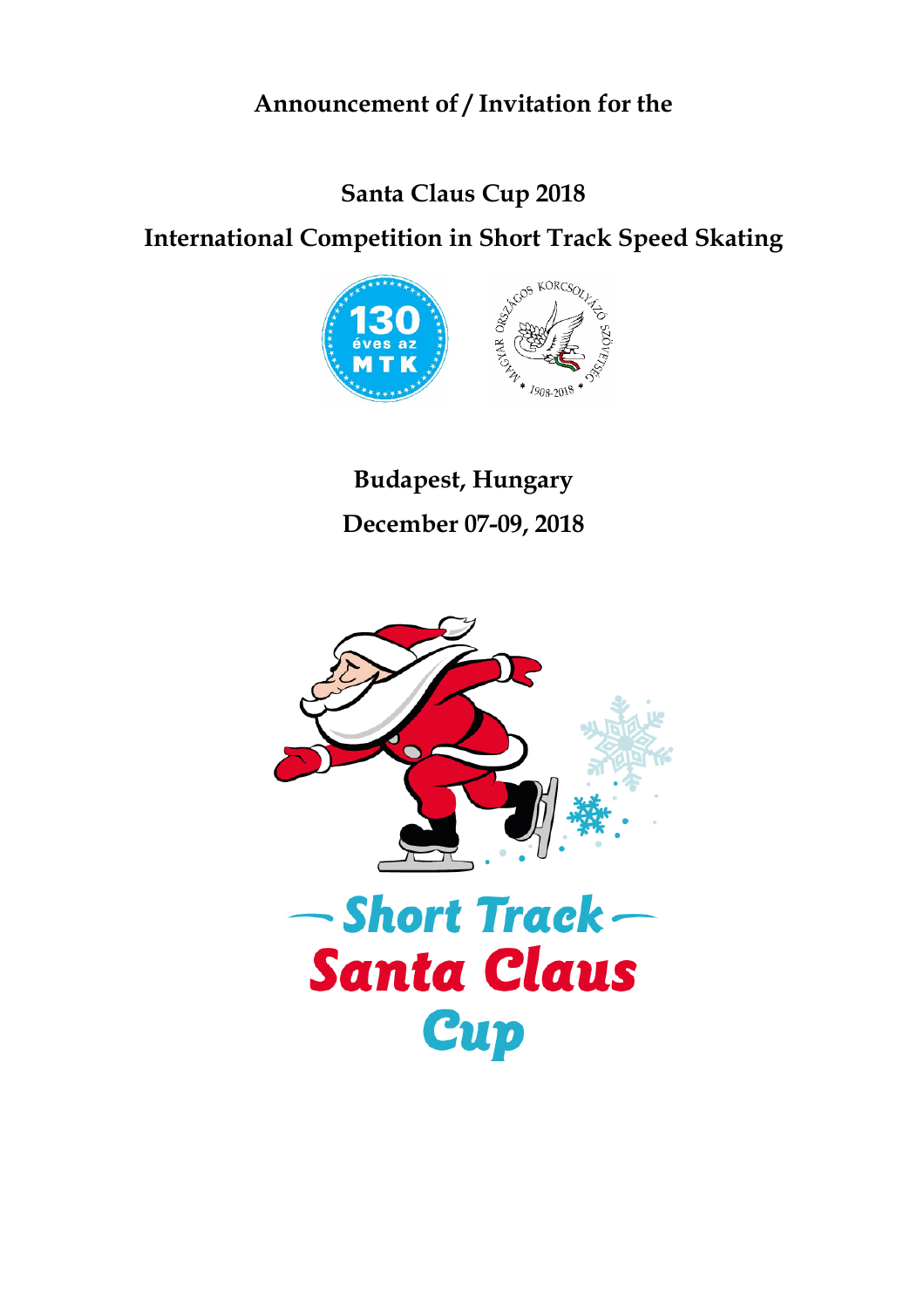### **ANNOUNCEMENT**

**1. Organizer of the competition:** the Hungarian National Skating Federation (HNSF) and MTK Celebrating the HNSF's 110<sup>th</sup> anniversary and MTK's 130<sup>th</sup> anniversary, the organizers have the honour of inviting you to take part in the Santa Claus Cup 2018. The HNSF and MTK preserve the right to change the date, location, and program of the competition.

| <b>HNSF Competition Director</b>     | <b>Competitors' Steward</b>          |
|--------------------------------------|--------------------------------------|
| VÁRADI Orsolya                       | <b>BODA</b> Csaba                    |
| Stefánia street 2., Budapest, H-1143 | Stefánia street 2., Budapest, H-1143 |
| Phone: +36 1 252 2369                | +36 70 682 0930                      |
| Fax: +36 1 251 2279                  | +36 20 932 6400                      |
| E-mail: info@hunskate.hu             | bodacs@freemail.hu                   |

# **2. Location:** Practice Rink, Budapest

The competition will be held in the covered Practice Rink with an indoor ice rink measuring 30x60 metres and a moveable padding system. The compass of the track is 111.12 metres with curves of 8 metres as per the ISU Rules. During the competitions there will be 5 additional tracks with a displacement of 1 metre each, while the finish line for all distances is the same and only the starting place of distances 500 metres and 1500 metres will be changed.

### **3. Date:** December 07-09, 2018

### **4. Technicalities:**

- age groups

| Senior + Jun $A$ + Jun B | born before  |            |  | 30.06.2003 |
|--------------------------|--------------|------------|--|------------|
| Junior C                 | born between | 01.07.2003 |  | 30.06.2005 |
| Junior D                 | born between | 01.07.2005 |  | 30.06.2007 |
| Junior E                 | born between | 01.07.2007 |  | 30.06.2009 |
| Junior F                 | born between | 01.07.2009 |  | 30.06.2011 |

#### distances

INDIVIDUAL (all final system):

| Senior   | 1500 m           | $500 \,\mathrm{m}$ | $1000 \text{ m}$ |
|----------|------------------|--------------------|------------------|
| Junior C | $1500 \text{ m}$ | $500 \text{ m}$    | 1000 m           |
| Junior D | 1000 m           | $500 \text{ m}$    | 777 m            |
| Junior E | 777 m            | $333 \,\mathrm{m}$ | $500 \text{ m}$  |
| Junior F | $500 \text{ m}$  | $222 \text{ m}$    | 333 m            |

#### RELAY:

| Ladies         | 3000 m           | Senior     | 4 skaters                   |
|----------------|------------------|------------|-----------------------------|
|                | 2000 m           | Junior C+D | 3 skaters                   |
|                | $2000 \text{ m}$ | Junior E+F | 3 skaters                   |
| Men            | 3000 m           | Senior     | 4 skaters                   |
|                | 2000 m           | Junior C+D | 3 skaters                   |
|                | $2000 \text{ m}$ | Junior E+F | 3 skaters                   |
| Mixed Gender   | 2000 m           | Senior     | 4 skaters (2 ladies, 2 men) |
|                | 2000 m           | Junior C+D | 4 skaters (2 ladies, 2 men) |
| <b>Masters</b> | 2000 m           |            | 4 skaters                   |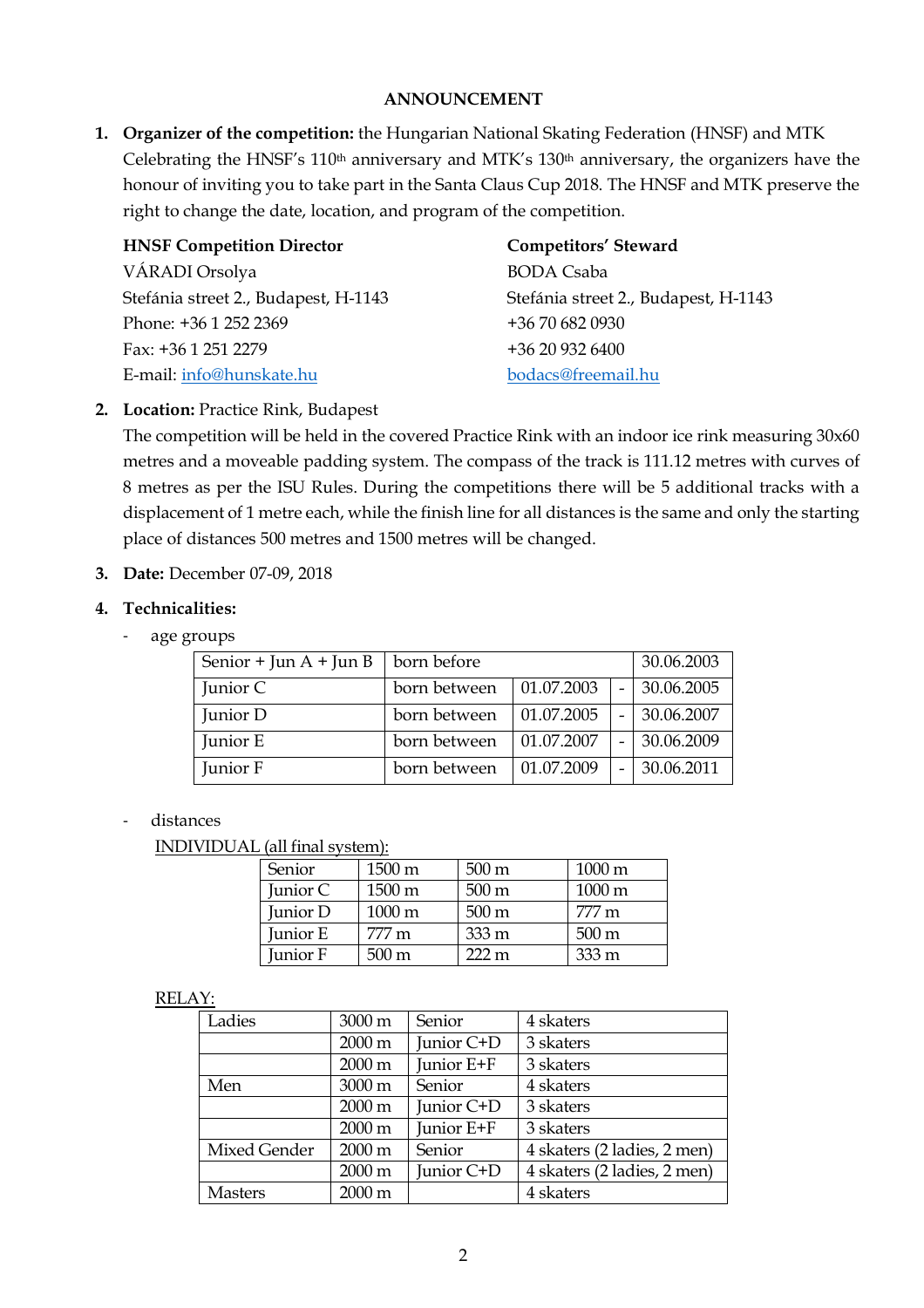each Club and/or the respective ISU Member have the right to enter more than one relay team and relay teams consisting of competitors from different Clubs are allowed to be entered too BUT with regards to the number of the entered competitors the Organizers have the right to limit the number of relay teams in order to enable a safe and smooth competition

| day                   | event                    | time                  |
|-----------------------|--------------------------|-----------------------|
| December 7 (Friday)   | <b>Technical meeting</b> | 12.30                 |
|                       | training                 | 14.00-14.45 (D-E-F)   |
|                       | training                 | 15.00-15.45 (C-S-A-B) |
|                       | competition              | 16.00-21.00           |
| December 8 (Saturday) | warm up                  | 08.00-08.30 (D-E-F)   |
|                       | competitions             | 09.00-14.00 (D-E-F)   |
|                       | warm up                  | 14.00-14.30 (C-S-A-B) |
|                       | competitions             | 15.00-20.00 (C-S-A-B) |
| December 9 (Sunday)   | warm up                  | 07.30-08.30 (ALL)     |
|                       | competitions             | 08.45-15.00           |
|                       | <b>Award Ceremony</b>    | 15.30                 |

# **5. Preliminary program / schedule:** it is subject to change

# **6. Guiding rules:**

The competition will be carried out according to the International Skating Union's (ISU) General Regulations 2018.

# **7. Participation:**

- only those competitors who have submitted their entries and paid the entry fee by the given deadline are allowed to participate

Please indicate your intention of participation as soon as possible in order to enable us to prepare the competition as well as possible.

- **8. Entries:** by submitting an entry the competitor clearly agrees to all terms set in this Announcement.
	- the Entries should be communicated to the Organizing Committee until **December 1** at the latest and submitted electronically via the www.shorttracklive.info website and must clearly state:
		- \* the title of the competition
		- the name of the Club and ISU Member making the entry
		- the number of athletes in each category
		- \* the number of coaches and team leaders
		- \* the first (given) name and surname of the competitor(s)
		- \* date of birth of the competitor(s)
		- data requested for drawing purposes
		- \* the date and time of arrival and departure of the competitor(s) and those accompanying them
		- \* the financial statement of the respective Club/ISU Member that all occurring costs will be covered by them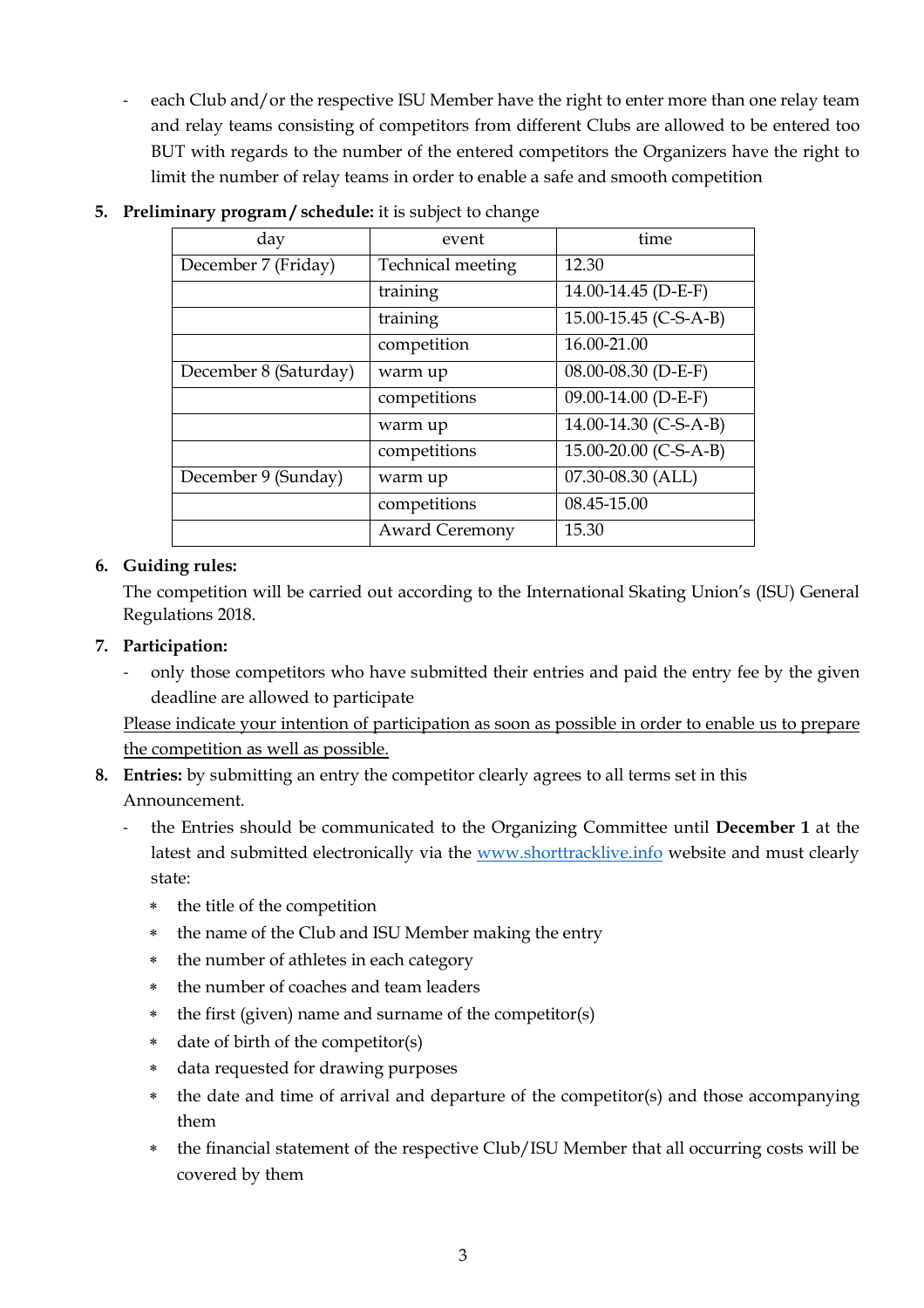- the **entry fee** in case of bank transfer is 20,- EUR/person, cash payment can only be done at the venue before the Technical Meeting and costs 25,- EUR/person

**bank details:** bank account name: MOKSZ

name of the bank: MKB Bank Zrt.

bank swift code: MKKBHUHB

IBAN account number: HU94 10300002-50100124-21004884

- the entry fee must be paid via bank transfer by December 5 at the latest, late entry fee costs 25,-EUR/person and can only be paid in cash at the venue
- the **deposit** for helmet covers and transponders is 50,- EUR/team
- cancellation is only accepted by the HNSF in case of an injury or illness strictly supported by medical certificate, in which case the amount of entry fee will be refunded
- **9. Equipment:** only that equipment which are in accordance with the ISU Rules can be used in the competitions; this will be checked in the Heat Box before the competitors enter the ice
	- compulsory rounding of the corners of the blades
	- helmet
	- cut proof gloves

# **10. Awards:**

The first three placed competitors of each distance and category receive a medal immediately after the respective final on ice, while the individual all-round competition, and the first three placed relay teams in each category will be awarded with medals respectively at the end of the competition.

The ultimate standing will be calculated by adding the final points 34-21-13-8-5-3-2-1 scored in the Finals. In case of a tie, the points are determined by combining the points of the positions involved and equally distributing to the respective participants. (See ISU Rule 295.§ 5.)

**11. Accommodation:** all meals and lodging expenses are to be paid by the participating members. The OC recommends hotels nearby the Ice Rink, listed below, but does not take any responsibility for booking accommodation for the participants – reservations should be made directly via the chosen hotel and in advance (before the capacity gets full).

a. Danubius Hotel Arena \*\*\*\* address: 1148 Budapest, Ifjúság útja 1-3. tel. +36 - 1 - 889 52 00 / Fax: +36 - 1 - 889 52 52 e-mail: arena.reservation@danubiushotels.com

b. Lion's Garden Hotel\*\*\*\* address: 1146 Budapest, Cházár András u. 4. tel.: +36-1-273-2070 / Fax: +36-1-221-4274 e-mail: info@lion-garden.com

c. Hotel HÍD\*\*\* address: 1145 Budapest, Szobránc u. 10-12. tel: +36-1- 460-2000 / Fax: +36-1- 460-2001 e-mail: sales@hidhotel.hu

d. Hotel Veritas address: 1144 Budapest, Mogyoródi út 8. tel.: +3612732233